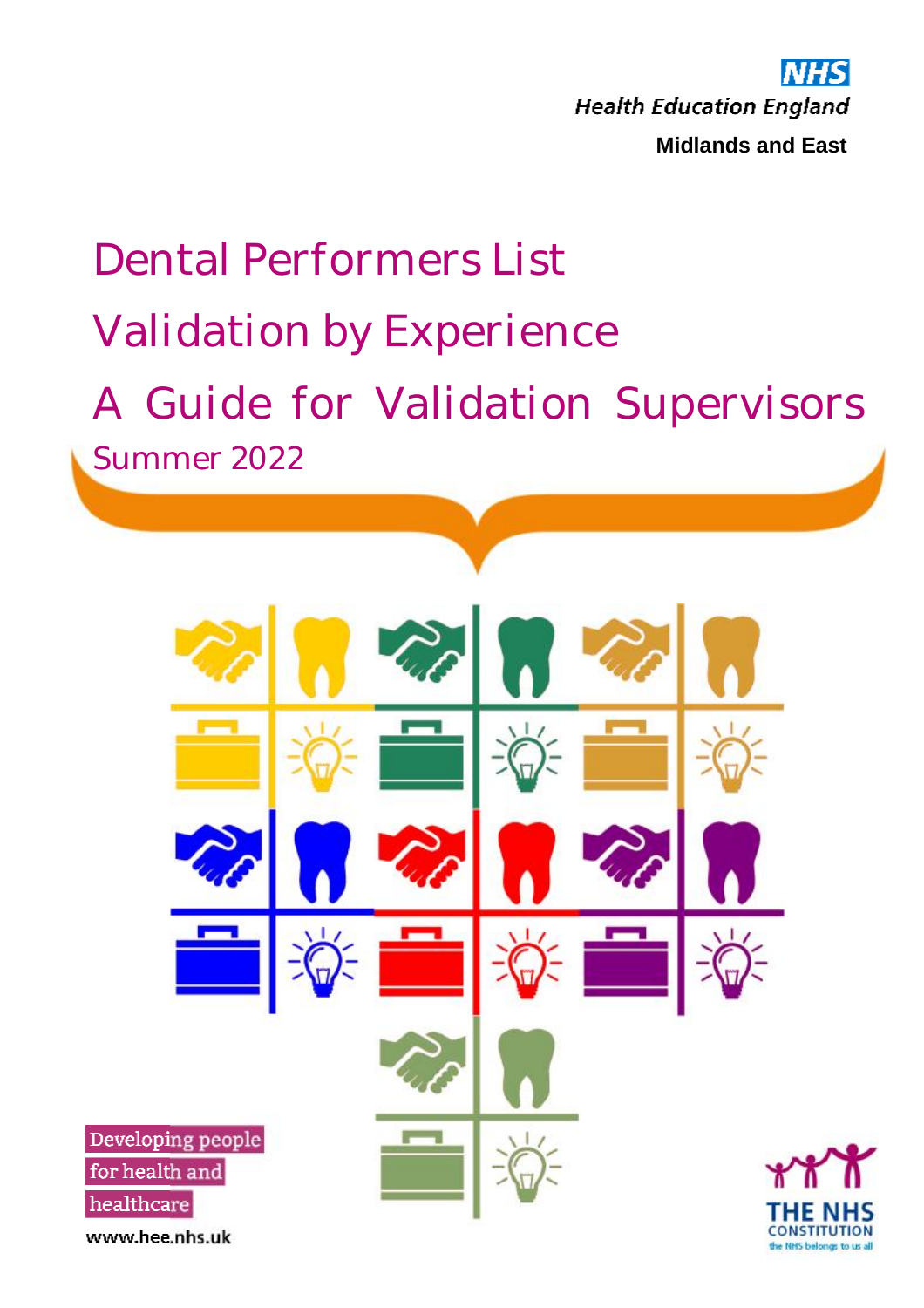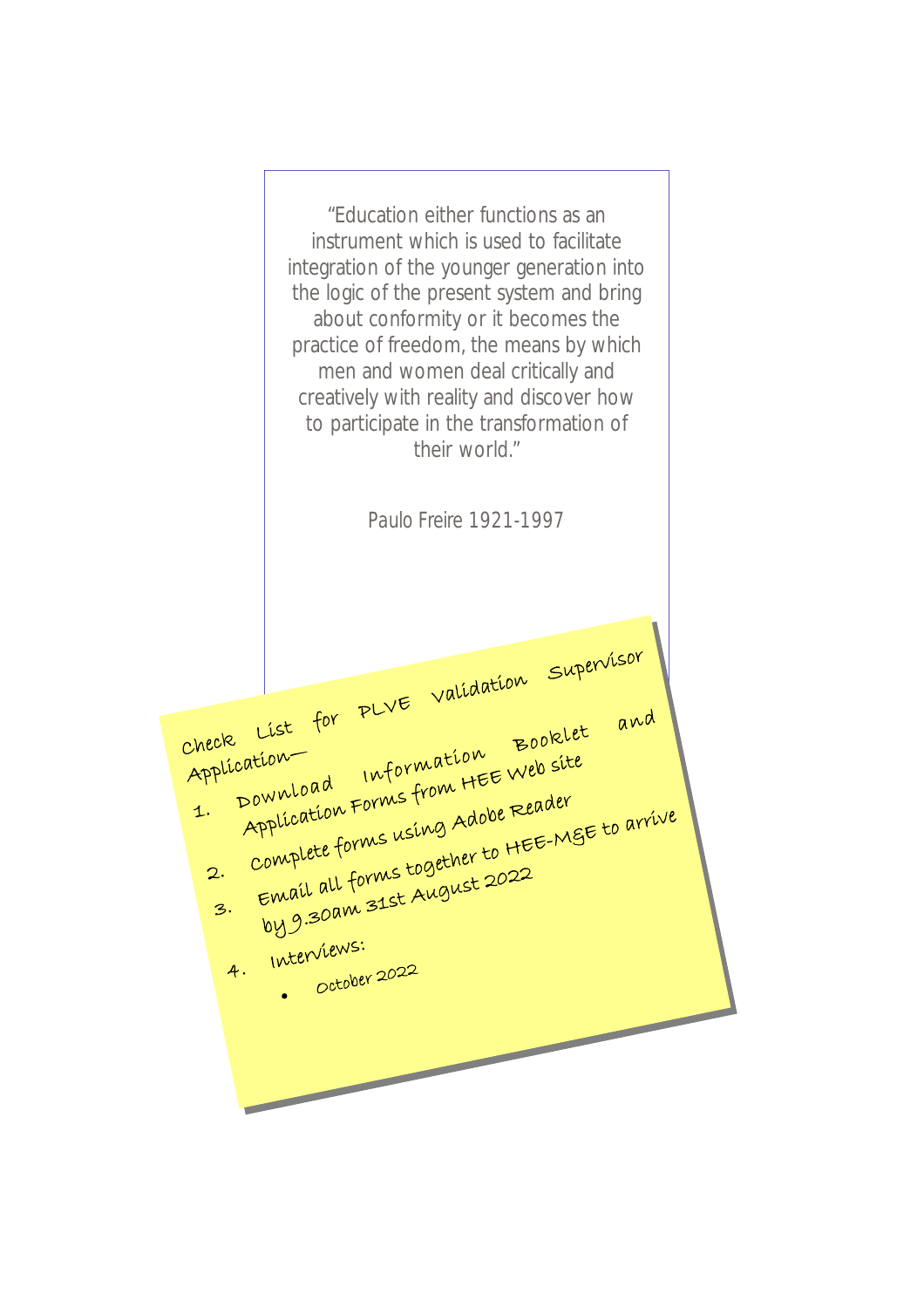# **Contents**

| <b>Becoming a PLVE Validation Supervisor</b>              |    |
|-----------------------------------------------------------|----|
| Dental Foundation Training and the NHS                    | 3  |
| The PLVE Validation Supervisor's Role                     | 3  |
| What Does the PLVE Validation Supervisor Have to Provide? | 4  |
| The Approval Process and Timetable                        | 4  |
| The PLVE Validation Supervisor – a specification          | 5  |
| The Practice – a specification                            | 6  |
|                                                           |    |
| <b>Finance Costs</b>                                      | 7  |
|                                                           |    |
| <b>Practice Equipment and Requirements</b>                | 8  |
|                                                           |    |
| Definition of Dental Foundation Training                  | 10 |
|                                                           |    |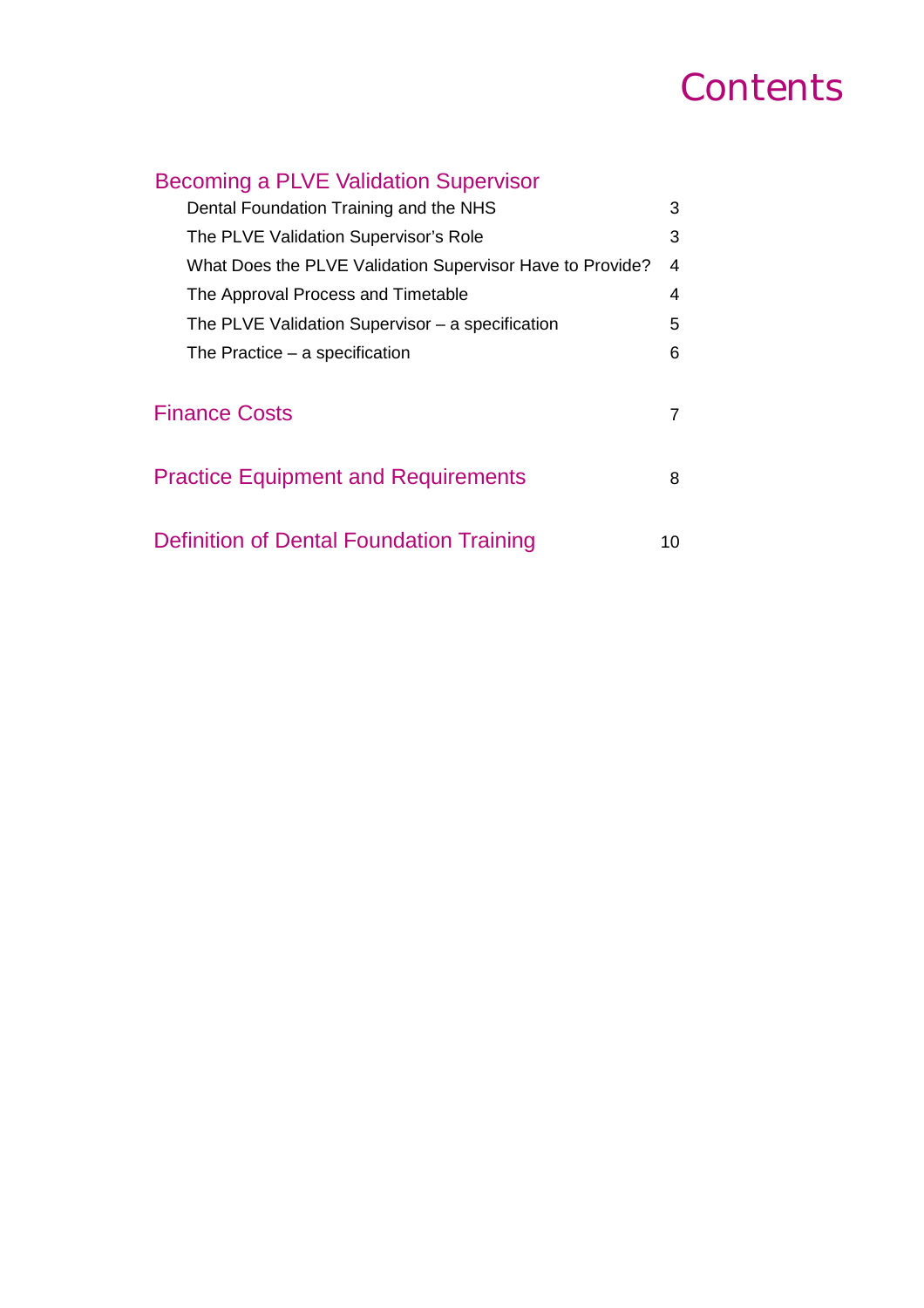"Education is not the filling of a pail, but the lighting of a fire." ― William Butler Yeats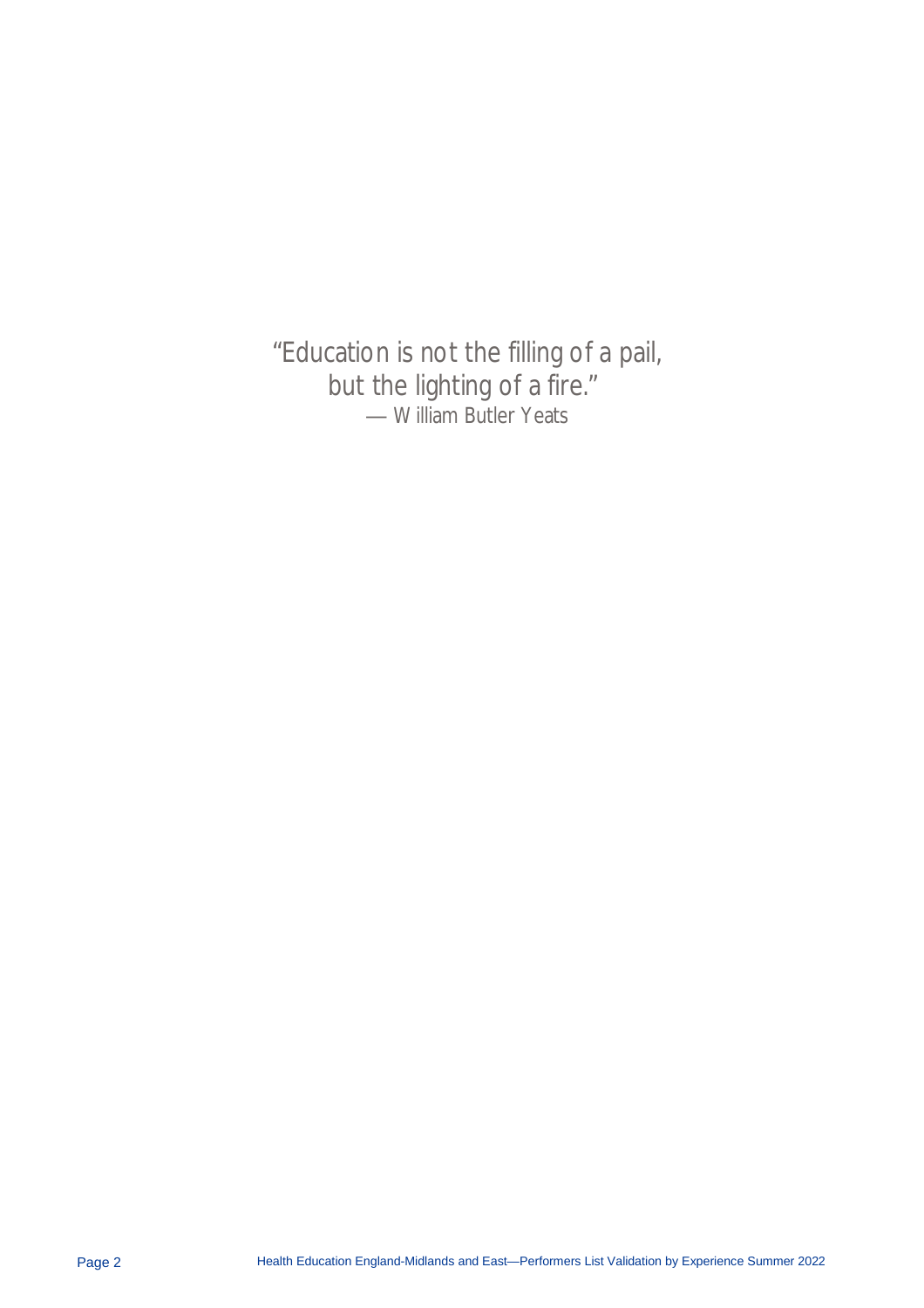### Becoming a PLVE Validation Supervisor

### **Introduction**

This book is a source of information to help you decide whether to apply to be a PLVE Validation Supervisor for Dental Performers List Validation by Experience for Health Education England—Midlands and East. Although it has been prepared to contain as much information as possible, it also gives names and details for people who will be able to provide more information or help. The information contained in this book is as correct as possible, at the publication date of April 2022.

The Midlands and East Region of Health Education England is made up from three areas, West Midlands, East Midlands and East of England. Although there is now one administrative team covering the whole region and there has been alignment of procedures and systems.

### **Dental Foundation Training and the NHS**

Dental Foundation Training (DFT) is a process which dentists wishing to work within primary dental care within the NHS need to undertake before being accepted on to the NHS Dental Performers List in England. Any individual with a UK dental qualification must be able to show possession of a VT/DFT certificate, or experience equivalent to one year of DFT to gain full acceptance to the Performers List. Individuals who have a European Economic Area (EEA) dental degree are given conditional inclusion to the NHS Dental Performers List and permitted to undertake mentorship with them until the end of December 2022.

For those who are not entitled to undertake a Dental Foundation Training year an alternative pathway is available. This is called Performers List Validation by Experience (PLVE).

In England, NHS primary care dental services are currently the responsibility of NHS England. When a dentist who is not entitled to undertake DFT makes an application to the local Area Team of NHS England to join the Performers List, an assessment of that dentist's experience is carried out by the Area Team in consultation with Health Education England (HEE). An Assessment Panel will be convened by the HEE Deputy Dental Dean to assess the dentist's portfolio evidencing previous experience and training and, where necessary, recommend an appropriate period of PLVE Programme as a Validation Experience Dentist (VED) in an approved practice, supervised by a PLVE Validation Supervisor (VS). This would allow inclusion onto the National Performers List as a Performer leading to consideration for full inclusion upon reassessment of the portfolio and satisfactory completion of the PLVE Programme, confirmed by the issuing of a Completion Certificate by the Postgraduate Dental Dean. There is no national funding for the PLVE so either the VED, the VS or a third party must fund the PLVE Process.

To become a Validation Supervisor you must apply to HEE for approval, using the information in this booklet. Once you are approved as a Validation Supervisor, you will be able to appoint a VED. HEE will make your name and practice details known to VED candidates who wish to undertake PLVE. The cost of the Validation Supervisor application process, the practice assessment visit and PLVE Validation Supervisor interview will apply irrespective of the outcome of the assessment and selection process; this cost musty be born by the VS applicant or practice and not passed on to any potential VED.

### **The PLVE Validation Supervisor's Role**

A PLVE Validation Supervisor is an experienced general dental practitioner with high clinical standards, good ethical values, is currently included in the Dental Performers List and who employs a dentist as a Performer in the practice. As well as this, the PLVE Validation Supervisor needs to have the skills to create a learning environment for the Performer, and to assess the learning that takes place.

The PLVE dentist is called a Validation by Experience Dentist (VED) and works only in the approved practice. The PLVE Validation Supervisor must be available to provide help and advice, be it chairside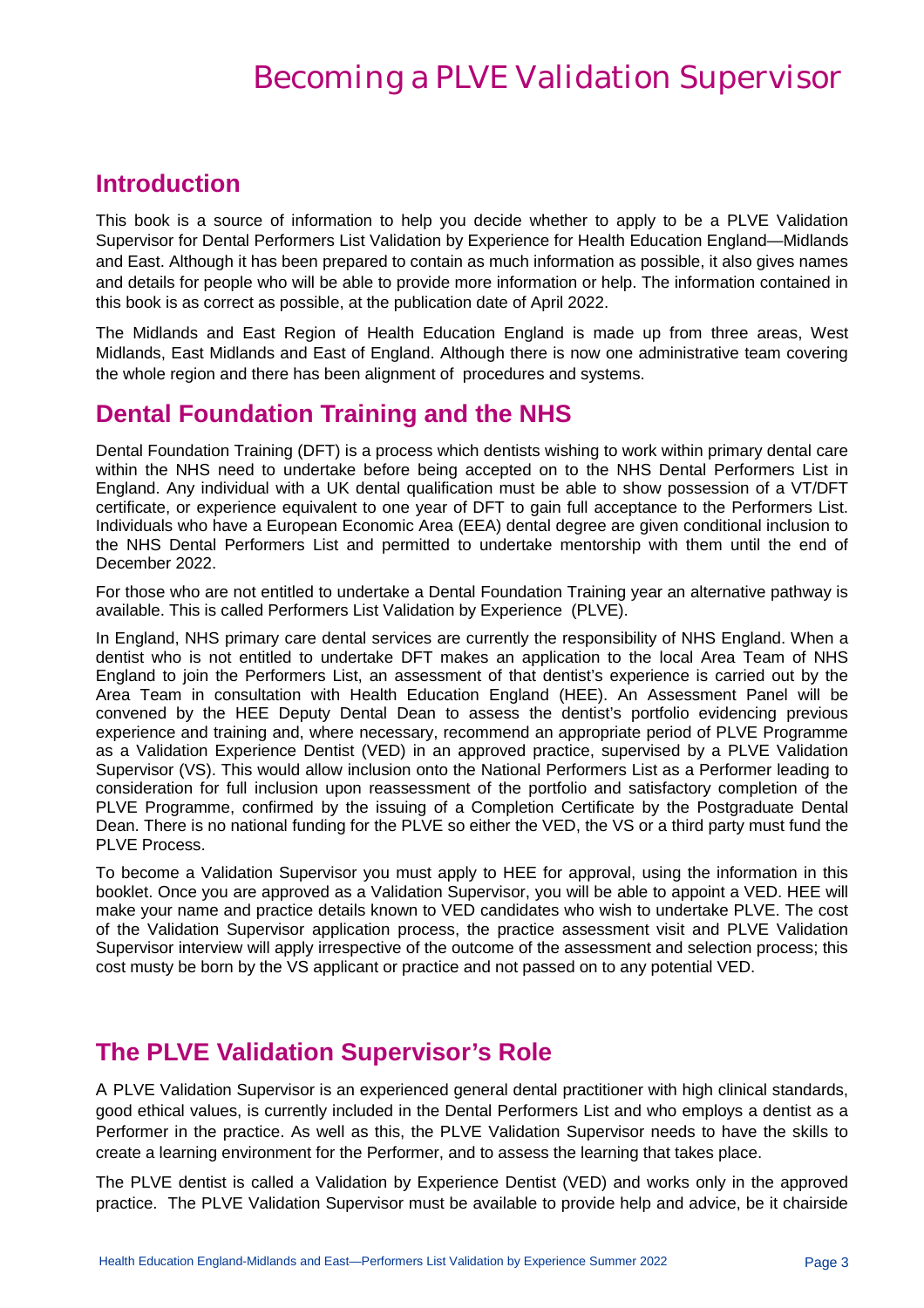or otherwise, and must be present for at least three days a week whilst the VED is working. There must also be available in the practice another experienced dentist who is able and available to provide supervision for the VED at times when the PLVE Validation Supervisor is not present.

The PLVE Validation Supervisor also has to provide a weekly tutorial lasting one hour, during normal working hours. Each VED will have a Professional Development Portfolio, which is used as an educational aid throughout the period of PLVE. The VED can record achievements and concerns, and can describe and analyse events that have occurred. The PLVE Validation Supervisor works with the VED and the Portfolio to produce action plans and regular assessments of development.

Unlike a Dental Foundation Training programme, Health Education England (HEE) will not organise study days, regularly meet with or otherwise provide education or training for any VED. Provision of the VED's training programme, all tutorials and workplace assessments are the responsibility of the Validation Supervisor and the Validation Supervisor should at no point misrepresent HEE's role to a potential VED they employ

### **What Does the PLVE Validation Supervisor Have to Provide?**

To be selected as a PLVE Validation Supervisor, you must: be a performer on the NHS Dental Performers List; have significant experience in NHS general dental practice (typically equivalent to four years full time experience); and have been in your present practice for not less than one year. It is expected that you would be the practice owner and/or provider, but in certain circumstances, (corporate bodies, longstanding associateships, salaried services) this is not necessary. You must normally have a personal contracted commitment to working within the NHS, covering all Mandatory Services, of not less than 1,000 UDAs or £25,000 per annum. This NHS commitment must be demonstrable during the year of application and approval and throughout the whole period of the PLVE Programme. HEE also requires the Validation Supervisor to have undertaken several core areas of CPD to within specified time periods, including training in Equality and Diversity skills.

You have to provide an approved surgery for the VED to work in, together with a trained and experienced dental nurse at all times. As stated in the earlier section, you must be present, working in the practice, for at least three days a week whilst the VED is working, and you are expected to be able to make yourself available for help, clinical and non clinical, throughout the day. There also needs to be satisfactory approved arrangements for supervision of the VED in your absence.

Please note that the VED can, at no point, work as the only dentist in the practice. Nor can trainees supervise each other i.e. having two VEDs working, or one VED and an FD with no other supervision is insufficient. If the VED is in practice to study etc. there must be another suitably qualified clinician available to answer queries from patients etc. and when the VED is providing telephone support (as during the COVID pandemic) they must be able to refer to a senior colleague at all times.

### **The Approval Process and Timetable**

The stages of PLVE Validation Supervisor and PLVE Practice approval will commence when the relevant application forms are completed and submitted to the HEE-M&E.

In making the application there is an agreement to provide funding to HEE to cover the costs of the VS approval and assessment processes (see table on page eight and Agreement of Payment for VS Approval form). The proposed PLVE Validation Supervisor will be responsible for the cost of the initial practice visit and selection interview and training of the PLVE Validation Supervisor. PLVE Practice inspection and interview costs will apply irrespective of the outcome of the PLVE Validation Supervisor approval process. Failure to pay for the costs associated with PLVE VS recruitment within five working days will result in the application being rejected immediately with no recourse to reinstate the application in the current tranche.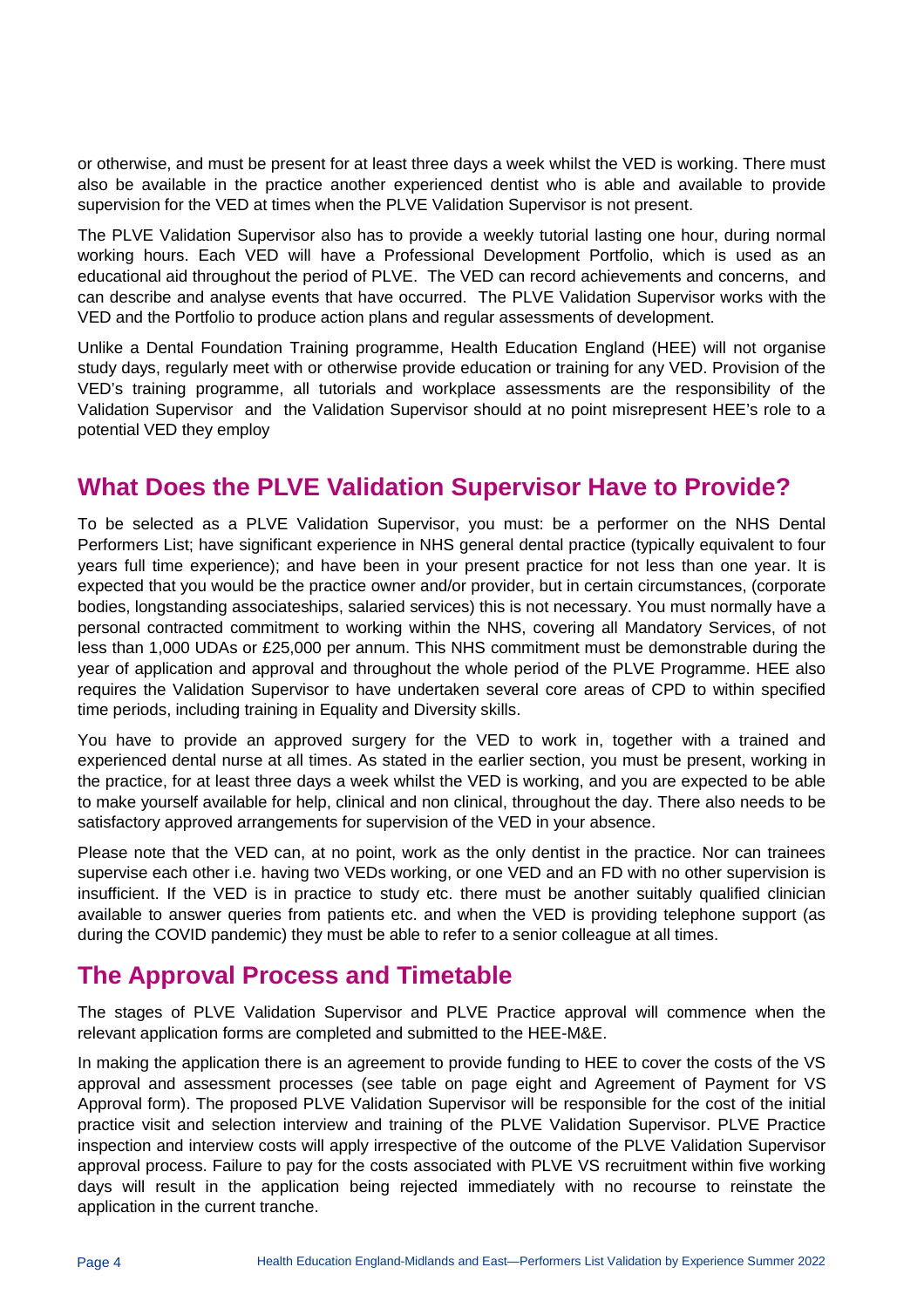The selection process involves a practice visit from a Training Programme Director (TPD), or equivalent, sometimes with a second person, and an interview by the HEE Selection Committee. The purpose of the visit is to verify the information you have set out in the application and to assess the facilities available within your practice, and to verify a self audit of patient records and radiographs. The practice visit will be undertaken before the interview. This usually lasts about an hour and gives the visitor a chance to confirm the information supplied on the application form and to sort out any queries that may have arisen from the form.

The cost of the PLVE Programme including assessment of the VES Application Portfolio commencement, monitoring, completion and sign-off of the PLVE programme will be covered by either the proposed PLVE Validation Supervisor; the VED; or a third party. This is covered in a separate agreement form.

If you feel that you could and would like to become a PLVE Validation Supervisor, and have the support of NHS England, then you must apply using the application forms which you can download from the HEE website.

The forms are in .pdf format and must be opened and completed using **Adobe Reader**, which can be downloaded from the Adobe website ( <http://www.adobe.com/products/reader.html> ). Not only must the forms must be completed using a computer, but they must also be signed electronically using Adobe Reader. The completed forms need to be saved and then emailed to plye.me@hee.nhs.uk. They must arrive before 9.30am on **Wednesday 31st August 2022** in order to be considered.

There are two parts of the application form plus the agreement for funding the VS approval process. Part A is to gather information about you and your past experience. As the process is based upon selecting those applicants with the best qualities, the more information provided at this point the better. Part B of the form is to provide information about your practice in general and in terms of its educational facilities and will be of great importance to the Selection Committee. PLVE Practices must comply with certain minimum standards, and these are set out in the Practice Specification. Thus if there are areas where your practice does not meet the requirements, you have the chance to alter things before submitting your application.

All applications must reach HEE by 9.30am on Wednesday 31st August 2022. Please email your completed forms in good time as late applications will not be accepted. All applications will be validated and only those which are complete and correct will be accepted to take part in the PLVE Validation Supervisor selection process. A complete application requires BOTH the application form and payment agreement form. **We regret that applications which are incomplete will NOT be accepted.** 

One copy of your application will be sent to a TPD or equivalent who will then contact the applicant to arrange a visit and send a pro-forma for the self audit of patient records.

Another form, will be sent to NHS England with a request for information about you and your practice, together with an indication of their support for your application.

Interviews are planned to be held during October 2022. **All candidates will be required to show their passport, or other official photo identification, and their current General Dental Council registration certificate, plus a photocopy of each of these documents**.

If you are approved as a Validation Supervisor, you may have to undertake training and HEE will make your name and practice details available to VED candidates wishing to undertake PLVE.

### **The PLVE Validation Supervisor - A Specification**

When the Selection Committee looks at your application, they will be considering you as an individual and will be matching you against the Person Specification for Health Education England –Midlands and East PLVE Validation Supervisors 2021-22. This was drawn up to identify the key roles of a PLVE Validation Supervisor. Obviously the more points at which you meet the specification the better. A person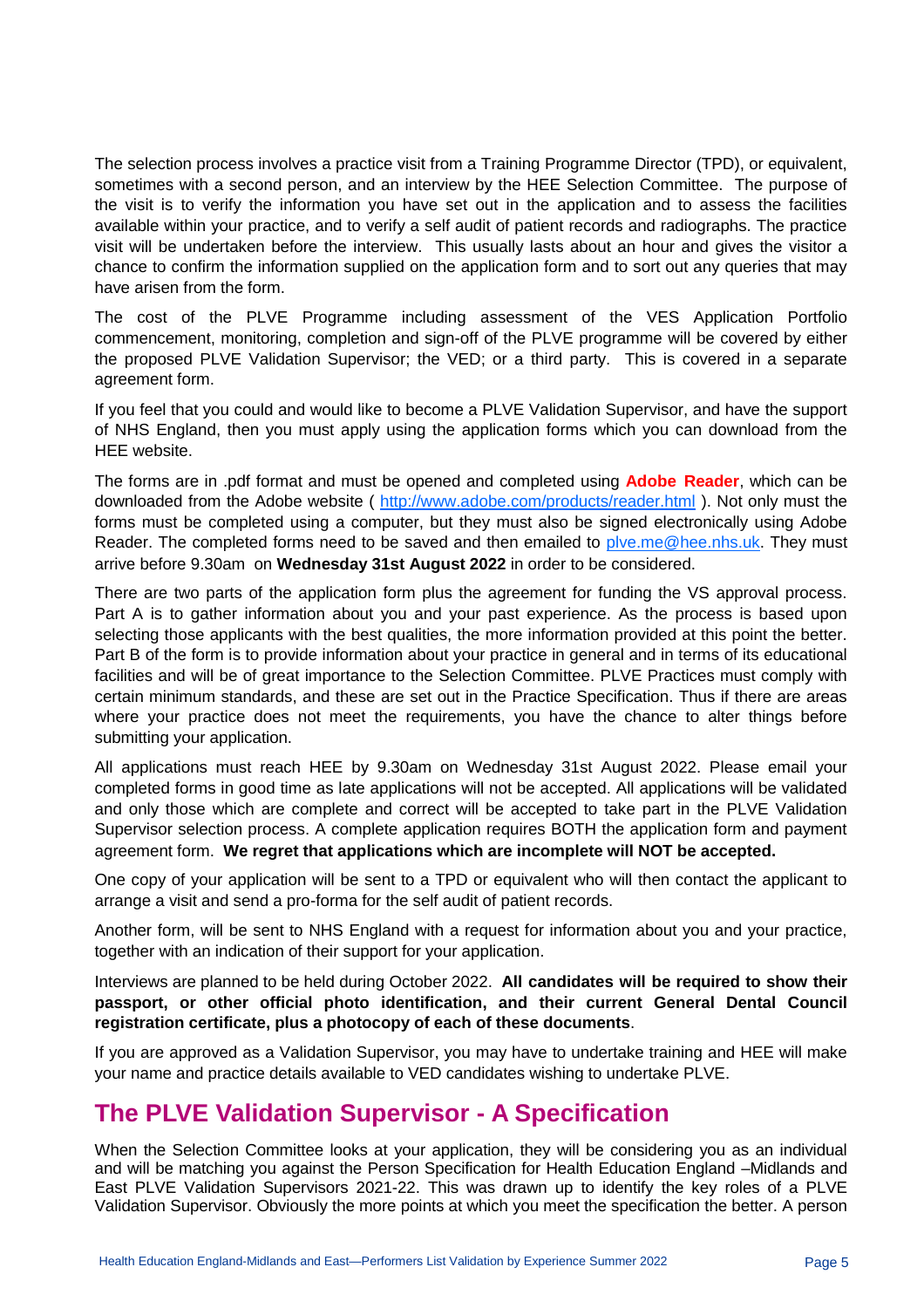who is able to demonstrate a regular commitment to continuing postgraduate education over a period of time will be better able to fulfil the post than someone who has attended only a minimum of courses. Likewise, experience enables a PLVE Validation Supervisor to be able to deal with any problems the VED may encounter, but not all experiences are of equal value. Some non-dental experiences may be invaluable in the educational role of a PLVE Validation Supervisor.

Many of the necessary skills or qualities may be difficult to demonstrate. You need to be able to think of examples of situations where you believe you have demonstrated these qualities. Making time within the practice day is an important point, and may mean planning your practice day differently from its present arrangement. Will this cause difficulties? Being a PLVE Validation Supervisor does, without doubt, alter your practice and you need to be able to accept this alteration. You need to be special to be a PLVE Validation Supervisor and to be able to provide for the needs of someone starting NHS dentistry in the UK. The responsibility placed upon the PLVE Validation Supervisor for forming the lifetime professional values and habits of the VED is not a light one, and yet many of our colleagues have found this responsibility to be one of the most rewarding challenges of their practising life.

As mentioned in other parts of this guide, you need to be present in the practice for supervision and support whilst the VED works for a minimum of three days per week and maintain a demonstrable personal commitment to the NHS represented by 1,000 UDAs or NHS earnings from practice of no less than £25,000 per annum.

### **The Practice - A Specification**

If you wish your practice to be a PLVE practice it will need to comply with the Practice Specification for Health Education England - Midlands and East Training Practices 2021-22. You will need to have a surgery available for the VED to use. It must be of at least nine square metres in floor area and must be fully equipped for low seated dentistry, and preferably for four handed dentistry. The application forms set out all of the requirements in terms of equipment and facilities, but a well maintained normal practice should comply with these requirements. Infection control arrangements need to be well established and comply with the 'Essential Quality Requirements' of Health Technical Memorandum 01-05 (HTM 01-05). There need to be sufficient instruments and equipment available. The Selection Committee will need to have evidence that there are sufficient patients available for the VED to see, and also that there are sufficient numbers of experienced support staff available.

There also needs to be sufficient supervisory support for the VED so there is a requirement for another dentist, able and prepared to provide supervision of the VED, to be available in the practice at times when the PLVE Validation Supervisor is not present. If you are not sure about any items, the TPD will be very willing to discuss this with you before you complete your application form.

The educational aspects of the practice are equally important, and good access between the Performer and PLVE Validation Supervisor is vital. Availability of educational resources is paramount and this will be checked at the practice visit, as will the availability of Wi-Fi and internet access. The involvement of the practice team in the learning process is something that must not be underestimated and the forms ask for details of the involvement of individual team members. The Practice also has to be providing a full range of treatments within the NHS.

As part of the NHS values, it is important to demonstrate the UDAs to be made available to and expected of the VED along with the payment to be made to them for their work, any practice fees, mentor fees or any other deductions. VEDs must not work more than 40 hours per week or have a UDA target that exceeds 2500 (maximum of 3000 if the VED does not face claw-back). HEE will assess if the VED can reasonably expect to receive an income they can live on during their PLVE year. These are the full-time figures, if a VED is to be part-time, all UDA targets, fees etc. should be pro-rated however, a VED cannot work less than 60% FTE and MUST complete PLVE within a maximum of 24 months.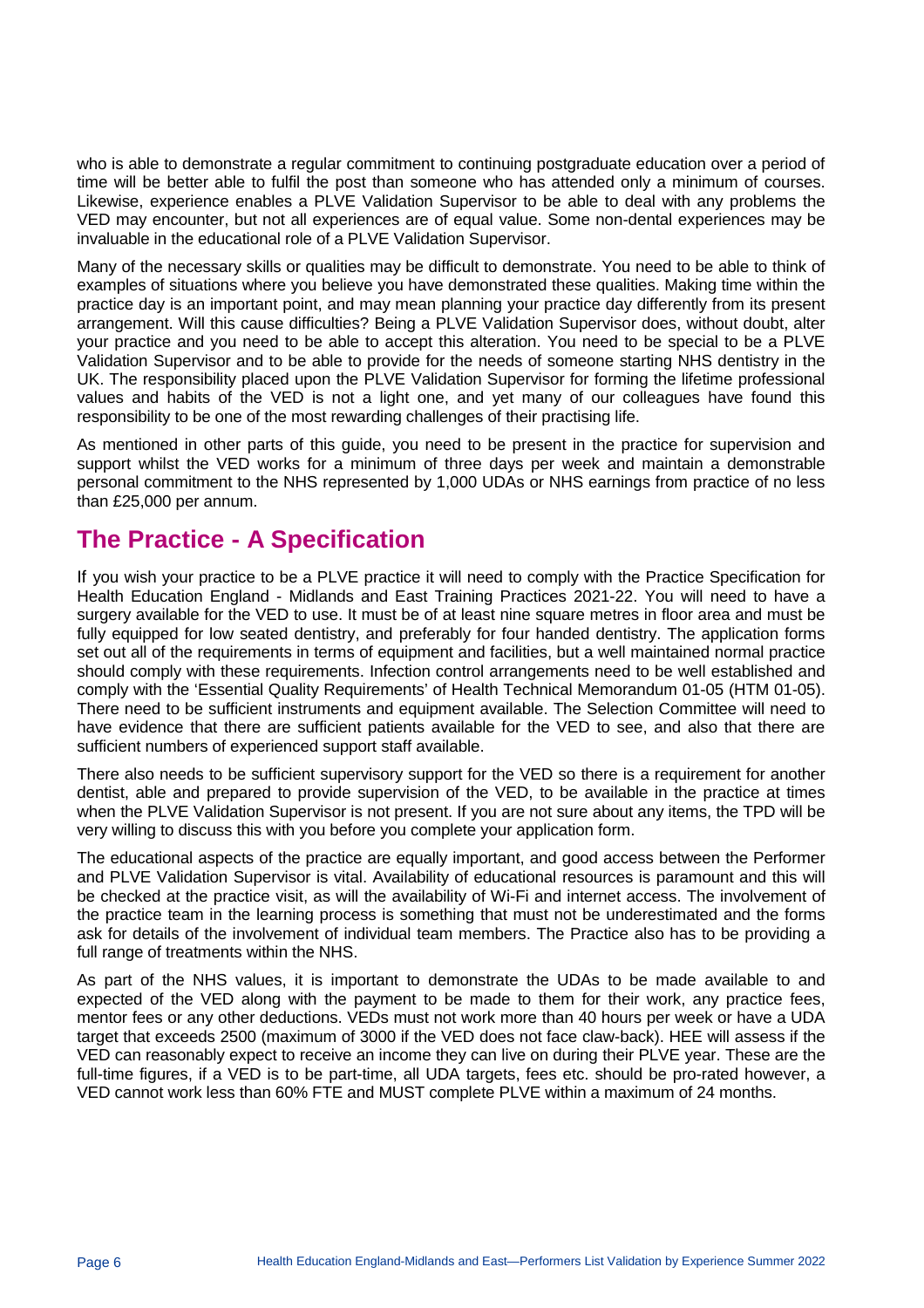# Finance Costs

| <b>VS Application Costs</b>                                                                                                                                                                                                                                                                                                                                                                               |      |
|-----------------------------------------------------------------------------------------------------------------------------------------------------------------------------------------------------------------------------------------------------------------------------------------------------------------------------------------------------------------------------------------------------------|------|
| <b>Selection and Training of Supervisor</b><br>The Validation Supervisor will be responsible for the cost of the initial practice visit, selection interview and training of<br>the Validation Supervisor, This is irrespective of the outcome of the Validation Supervisor approval process. This cost<br>may be paid by the practice but must not be paid by a potential Validation Experience Dentist. |      |
| <b>Practice assessment visit</b>                                                                                                                                                                                                                                                                                                                                                                          | £650 |
| <b>Supervisor interview</b>                                                                                                                                                                                                                                                                                                                                                                               | £180 |
| <b>Supervisor training</b>                                                                                                                                                                                                                                                                                                                                                                                | £180 |

| <b>VED Application and Programme Costs</b>                                                                                                                                                                            | Costs(E) |
|-----------------------------------------------------------------------------------------------------------------------------------------------------------------------------------------------------------------------|----------|
| <b>VED Application and Preliminary Assessment</b><br>The proposed VED or a third party may sponsor these stages of the PLVE programme.                                                                                |          |
| VED Application assessment and setting educational requirements<br>This charge is payable in advance for all PLVE applications and is non-returnable.<br>Applications cannot proceed until this payment has been made | £400     |
| <b>Commencement, Monitoring and Completion of PLVE Programme</b>                                                                                                                                                      |          |
| <b>Initial Document Check (ESR)</b><br><b>Mid-year Portfolio Check (IRCP)</b><br><b>PLVE Training</b> Occasionally this will be a lower cost. There are not many study days organised<br>for PI VF.                   | £180     |
| Assessment of PLVE evidence portfolio and report                                                                                                                                                                      | £800     |
| Additional reviews of portfolio if necessary (per review), to a maximum of three<br>submissions.                                                                                                                      | £280     |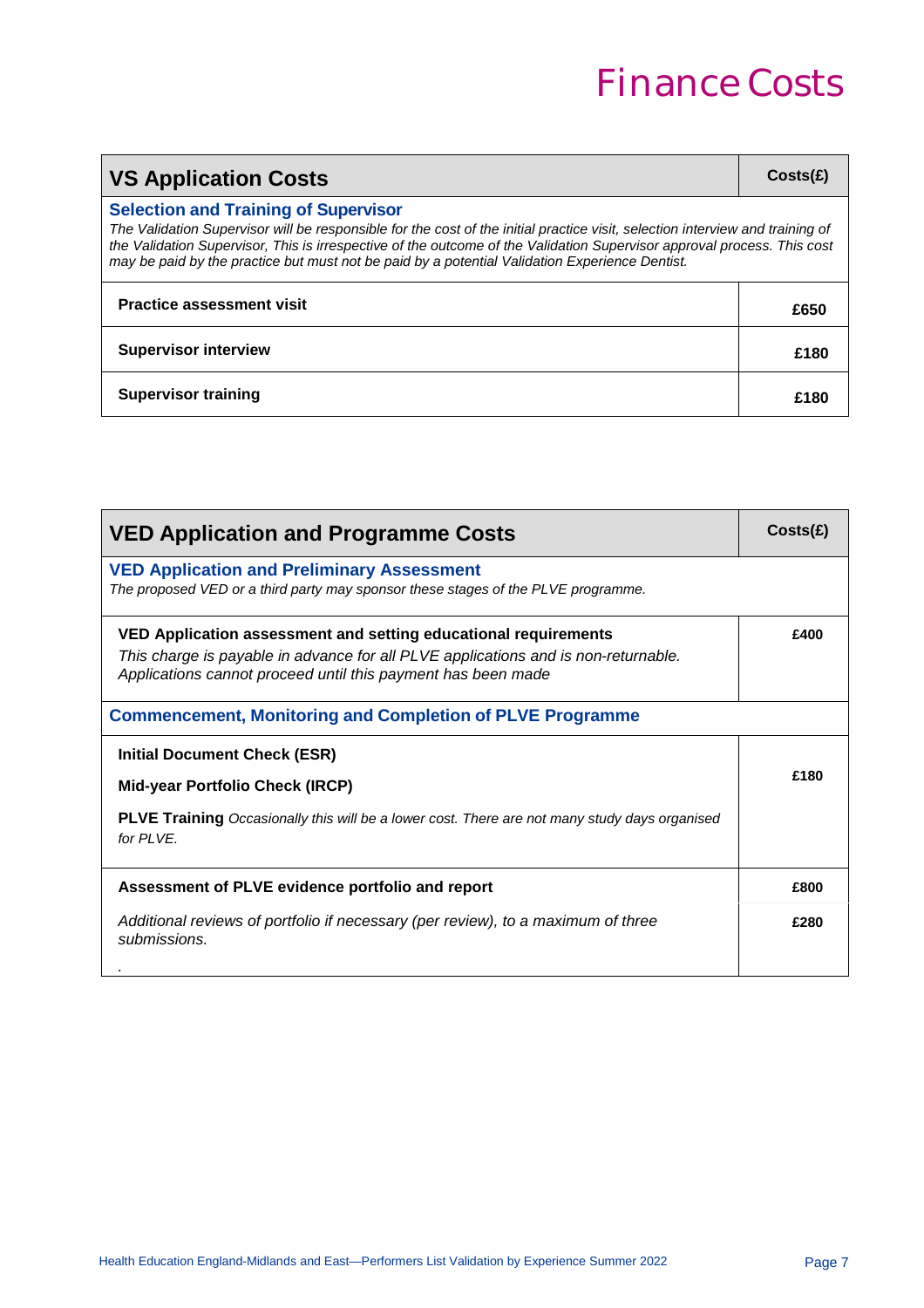## Practice Equipment and Requirements

#### **Practice Requirements**

| Electronic records  | Full computer based clinical records and appointment management<br>system.                                                                       |
|---------------------|--------------------------------------------------------------------------------------------------------------------------------------------------|
| Digital radiography |                                                                                                                                                  |
| Internet access     |                                                                                                                                                  |
| Infection control   | Up to date policies, protocols, and operating procedures including<br>effective decontamination facilities with sufficient capacity and storage. |
| NHSmail account     |                                                                                                                                                  |

### **Specification for VED Room**

| <b>Size</b> | Minimum floor area 9m <sup>2</sup> .                                                                                                                                                                                     |
|-------------|--------------------------------------------------------------------------------------------------------------------------------------------------------------------------------------------------------------------------|
| Ventilation | Natural or mechanical ventilation must be provided. The fresh-air supply<br>rate should not normally fall below 5 to 8 litres per second, per occupant –<br>HSE Workplace (Health, Safety and Welfare) Regulations 1992. |

### **Equipment for VED Room**

| Dental chair                                          | Low seated design. Operating light. Delivery unit. Cuspidor. Suction.<br>Amalgam separation. |
|-------------------------------------------------------|----------------------------------------------------------------------------------------------|
| <b>Turbines</b>                                       | Minimum of 3.                                                                                |
| Contra-angle handpieces                               | Minimum of 3.                                                                                |
| Straight handpiece                                    | Minimum of 1.                                                                                |
| Ultrasonic scaler                                     | Magnetostrictive or piezo.                                                                   |
| X-ray set                                             | Rectangular collimation. Isolation switch outside the controlled area.                       |
| Amalgam mixer                                         |                                                                                              |
| Light cure lamp                                       |                                                                                              |
| Stool for dentist                                     |                                                                                              |
| Stool for nurse                                       |                                                                                              |
| Handwash sink                                         |                                                                                              |
| Telephone                                             |                                                                                              |
| Workstation                                           |                                                                                              |
| Clinical records and appointment management software. |                                                                                              |
| Internet access.                                      |                                                                                              |

#### **Instrumentation for VED Room**

| Autoclavable tray system |  |
|--------------------------|--|
| X-ray film holders       |  |

X-ray film holders *Full range of holders for bitewing and periapical views – including full range of endodontic film holders.*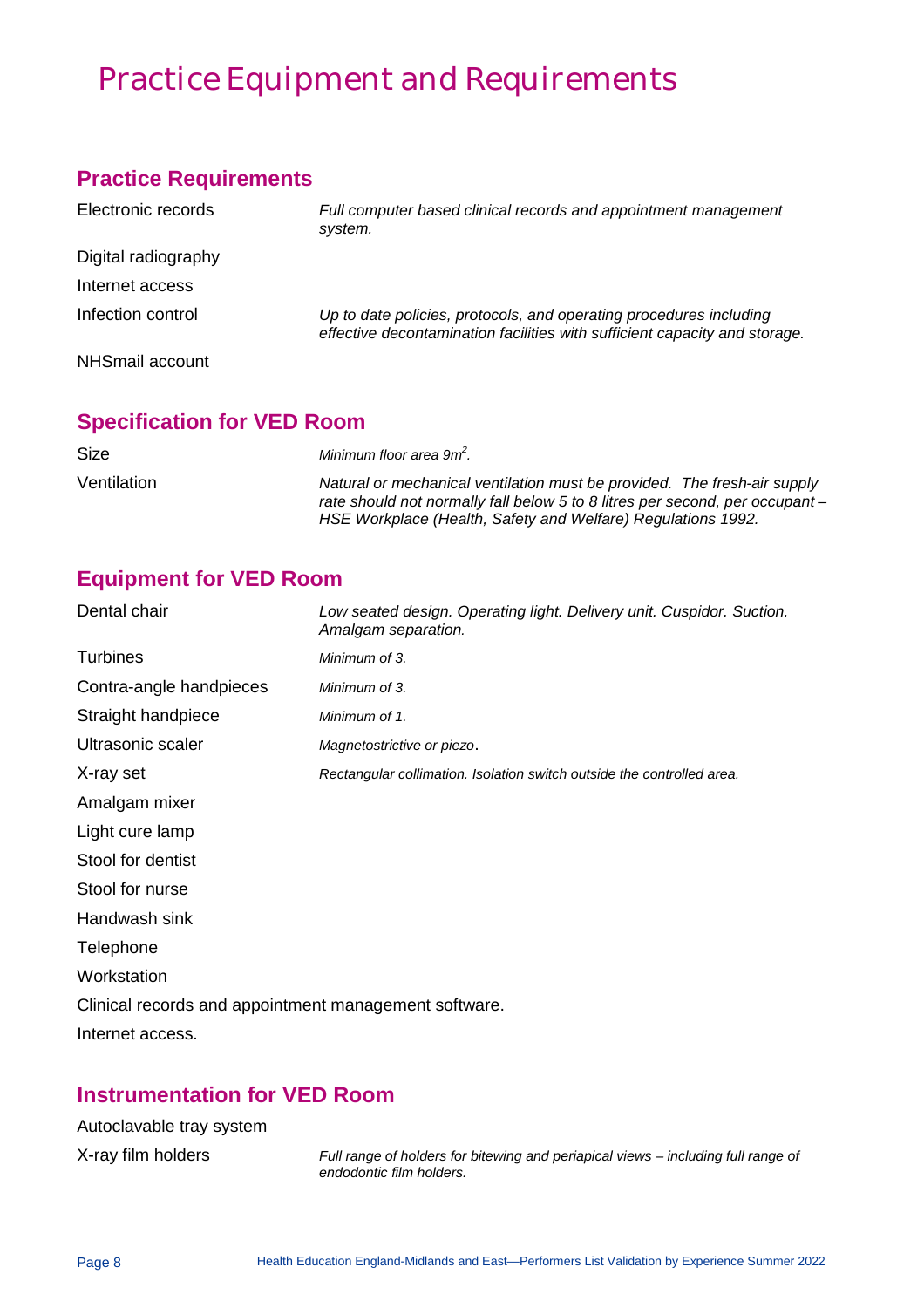| Rubber dam kit      | Latex free.                                                                                                                                                                                                                                                                                                       |
|---------------------|-------------------------------------------------------------------------------------------------------------------------------------------------------------------------------------------------------------------------------------------------------------------------------------------------------------------|
| Conservation        | Full range of instruments for normal restorative work including a single use matrix<br>system (eg Automatrix) and a sectional matrix system (eg Composi-tight).                                                                                                                                                   |
| Periodontics        | Full range of periodontal instruments including a measuring probe (eg Williams<br>Probe) and a full set of scaling instruments (eg Gracey Curettes).                                                                                                                                                              |
| Extractions         | Full range of extraction forceps (upper and lower); elevators and a set of Luxators.                                                                                                                                                                                                                              |
| <b>Oral Surgery</b> | Full range of surgical instruments including scalpel blades and handle, periosteal<br>elevator, solution for irrigations, syringe for irrigation, surgical handpiece, selection<br>of surgical burs, root tip picks, bone rongeurs, needle driver, toothed tweezers,<br>non-toothed tweezers and suture scissors. |
| <b>Prosthetics</b>  | Full range of prosthetic instruments including shade and mould quides.                                                                                                                                                                                                                                            |
| Endodontics         | Full range of stainless-steel hand files and NiTi rotary files.                                                                                                                                                                                                                                                   |

### **Materials and Disposables for VED Room**

| Respirator                               | Fit tested FFP3 mask or powered hood for VED use.                                                                                                                  |  |
|------------------------------------------|--------------------------------------------------------------------------------------------------------------------------------------------------------------------|--|
| Type II R Fluid Resistant Surgical Masks |                                                                                                                                                                    |  |
| Gloves                                   | Latex free.                                                                                                                                                        |  |
| <b>Bibs</b>                              |                                                                                                                                                                    |  |
| Aprons                                   |                                                                                                                                                                    |  |
| Gowns                                    |                                                                                                                                                                    |  |
| Paper and cotton goods                   |                                                                                                                                                                    |  |
| Safe Sharps System                       | Incorporating a shield or cover that slides or pivots to cover the needle after use -<br>HSE Health and Safety (Sharp Instruments in Healthcare) Regulations 2013. |  |
| Waste containers                         | For sharps, clinical waste, non-clinical waste, gypsum waste. Containers with<br>mercury suppressant for amalgam waste, amalgam capsules and extracted teeth.      |  |
| Disposable 3 in 1 syringe tips           |                                                                                                                                                                    |  |
| Conservation                             | Full range of restorative materials including paediatric stainless-steel crowns and<br>016 stainless-steel orthodontic wire for trauma cases.                      |  |
| <b>Prosthetics</b>                       | Full range of prosthetic materials including impression compound and greenstick.                                                                                   |  |
| <b>Endodontics</b>                       | Full range of endodontic materials including a tooth sleuth, hypochlorite sourced<br>from a dental supplier and Endo-Frost.                                        |  |

### **Available in the Practice for Use by the VED When Required**

| Dedicated Digital Camera            | SLR or equivalent with lens, ring flash, retractors, and mirrors.                   |
|-------------------------------------|-------------------------------------------------------------------------------------|
| Conservation                        | Face bow and semi-adjustable articulator.                                           |
| <b>Prosthetics</b>                  | Surveyor.                                                                           |
| Endodontics                         | Electric pulp tester, apex locator, handpiece & motor for rotary endodontic system. |
| <b>Clinical Digital Thermometer</b> |                                                                                     |
| <b>Digital Communication</b>        | Computer or tablet with MS Teams including webcam, speakers, and microphone.        |